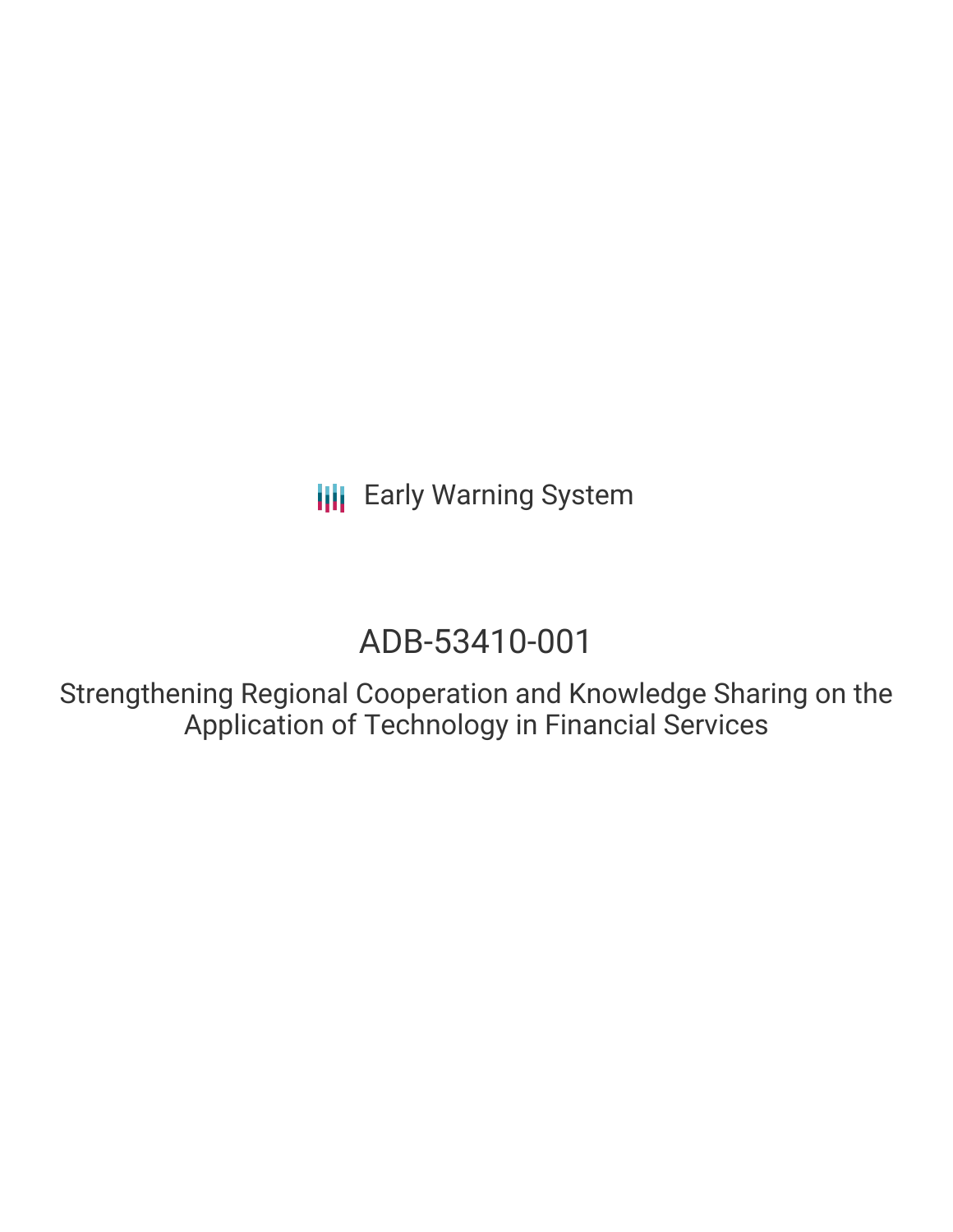

#### Early Warning System ADB-53410-001

Strengthening Regional Cooperation and Knowledge Sharing on the Application of Technology in Financial Services

#### **Quick Facts**

| <b>Countries</b>               | Bangladesh, Georgia, Kyrgyzstan, Sri Lanka     |
|--------------------------------|------------------------------------------------|
| <b>Financial Institutions</b>  | Asian Development Bank (ADB)                   |
| <b>Status</b>                  | Active                                         |
| <b>Bank Risk Rating</b>        | U                                              |
| <b>Voting Date</b>             | 2019-12-19                                     |
| <b>Sectors</b>                 | Communications, Finance, Technical Cooperation |
| <b>Investment Amount (USD)</b> | \$0.23 million                                 |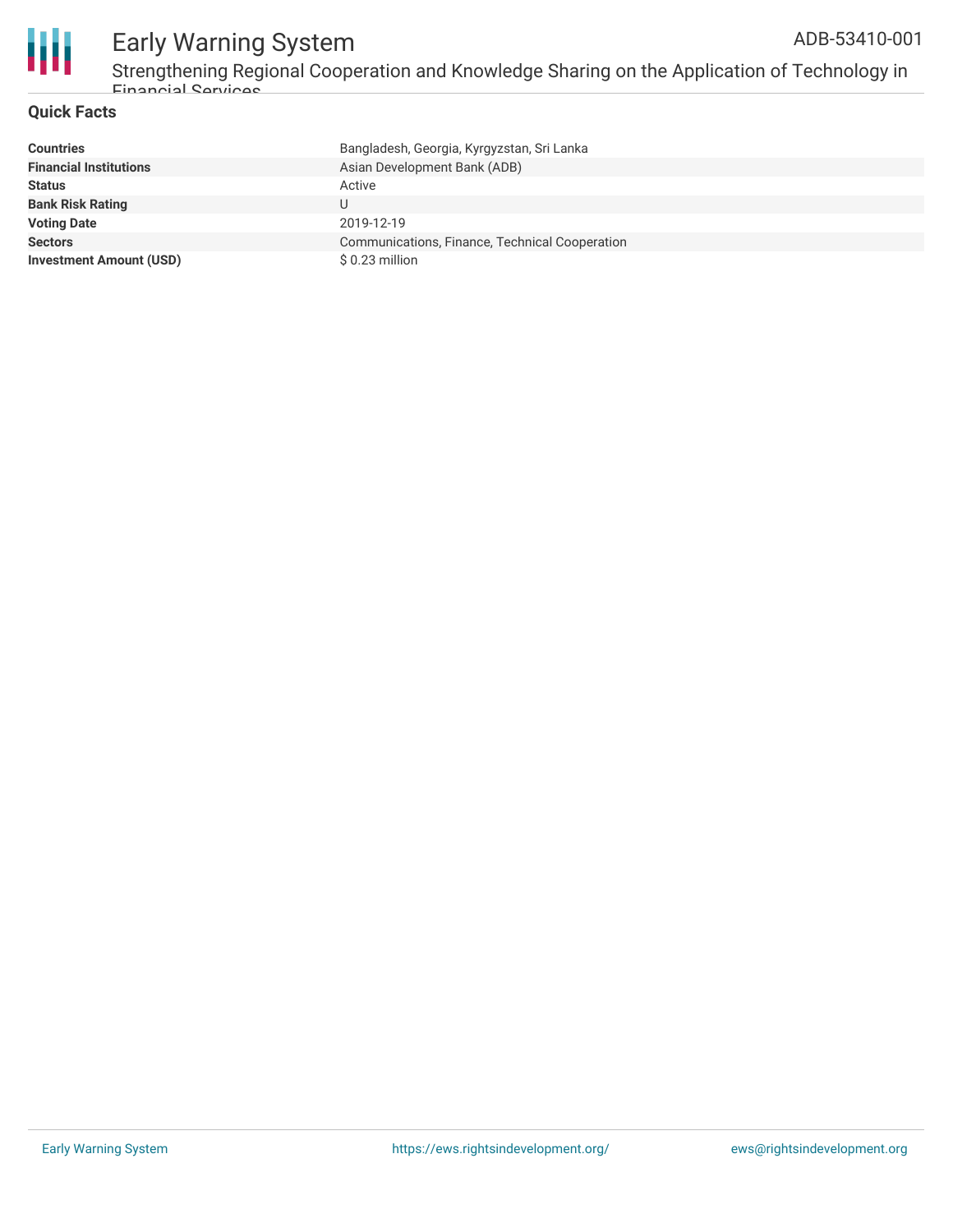



### Early Warning System Strengthening Regional Cooperation and Knowledge Sharing on the Application of Technology in

#### **Project Description**

Financial Services

According to the Bank's website, this project provides technical assistance to better understand and manage the impact of financial technology on financial services, inclusion and stability.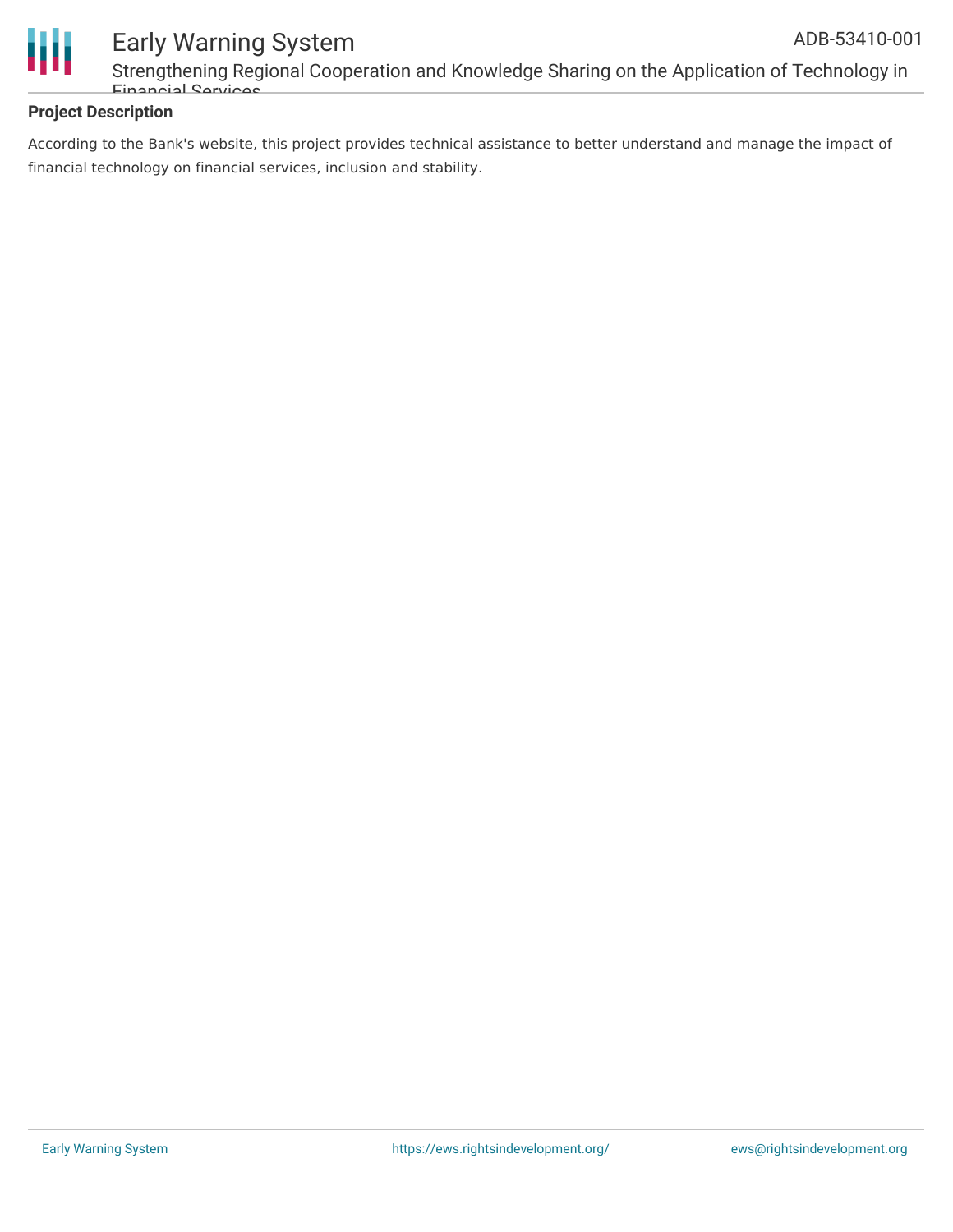

## Early Warning System

Strengthening Regional Cooperation and Knowledge Sharing on the Application of Technology in Financial Services

#### **Investment Description**

Asian Development Bank (ADB)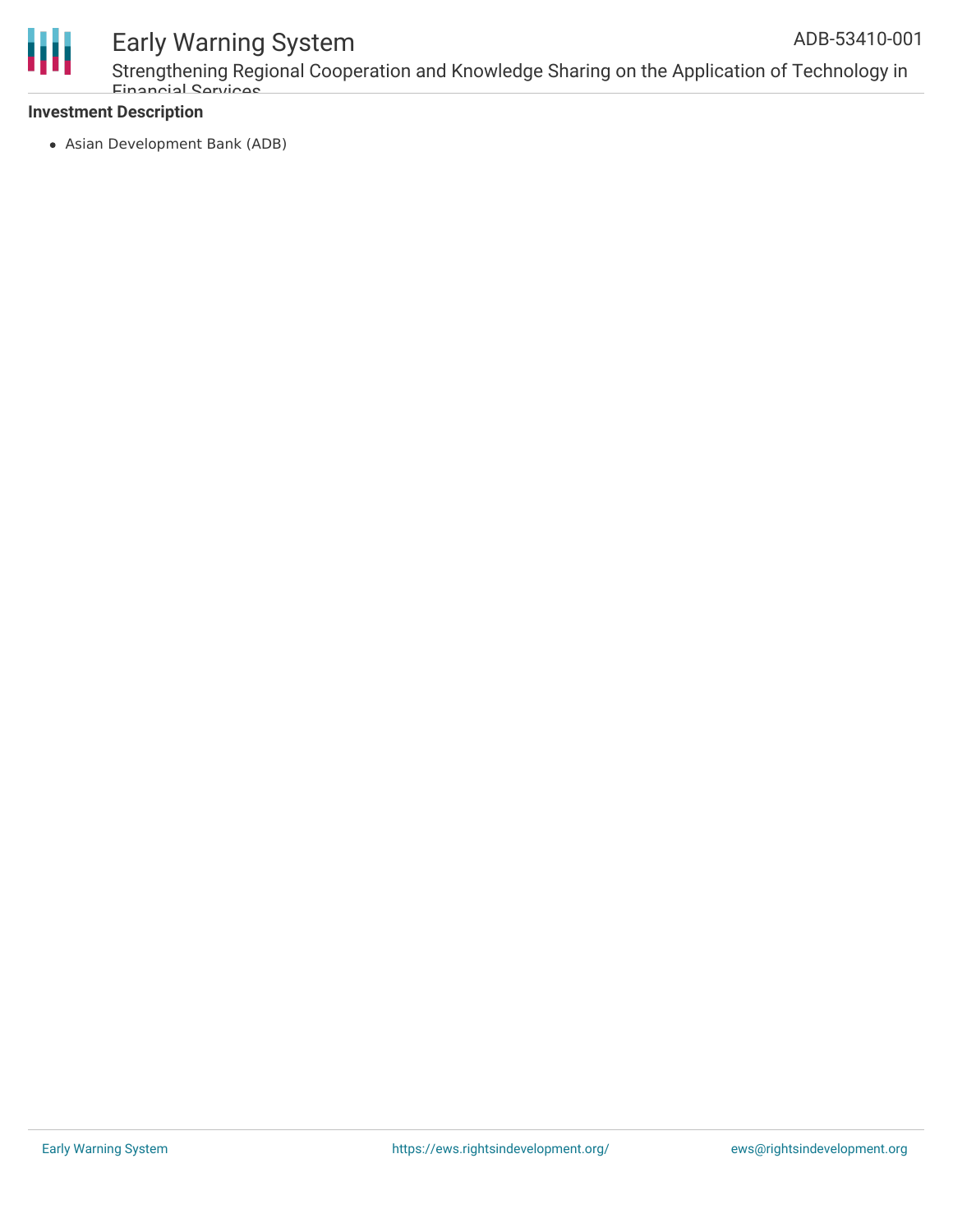

#### **Contact Information**

No project-specific contact information available at time of writing.

#### **ACCOUNTABILITY MECHANISM OF ADB**

Financial Services

The Accountability Mechanism is an independent complaint mechanism and fact-finding body for people who believe they are likely to be, or have been, adversely affected by an Asian Development Bank-financed project. If you submit a complaint to the Accountability Mechanism, they may investigate to assess whether the Asian Development Bank is following its own policies and procedures for preventing harm to people or the environment. You can learn more about the Accountability Mechanism and how to file a complaint at: http://www.adb.org/site/accountability-mechanism/main